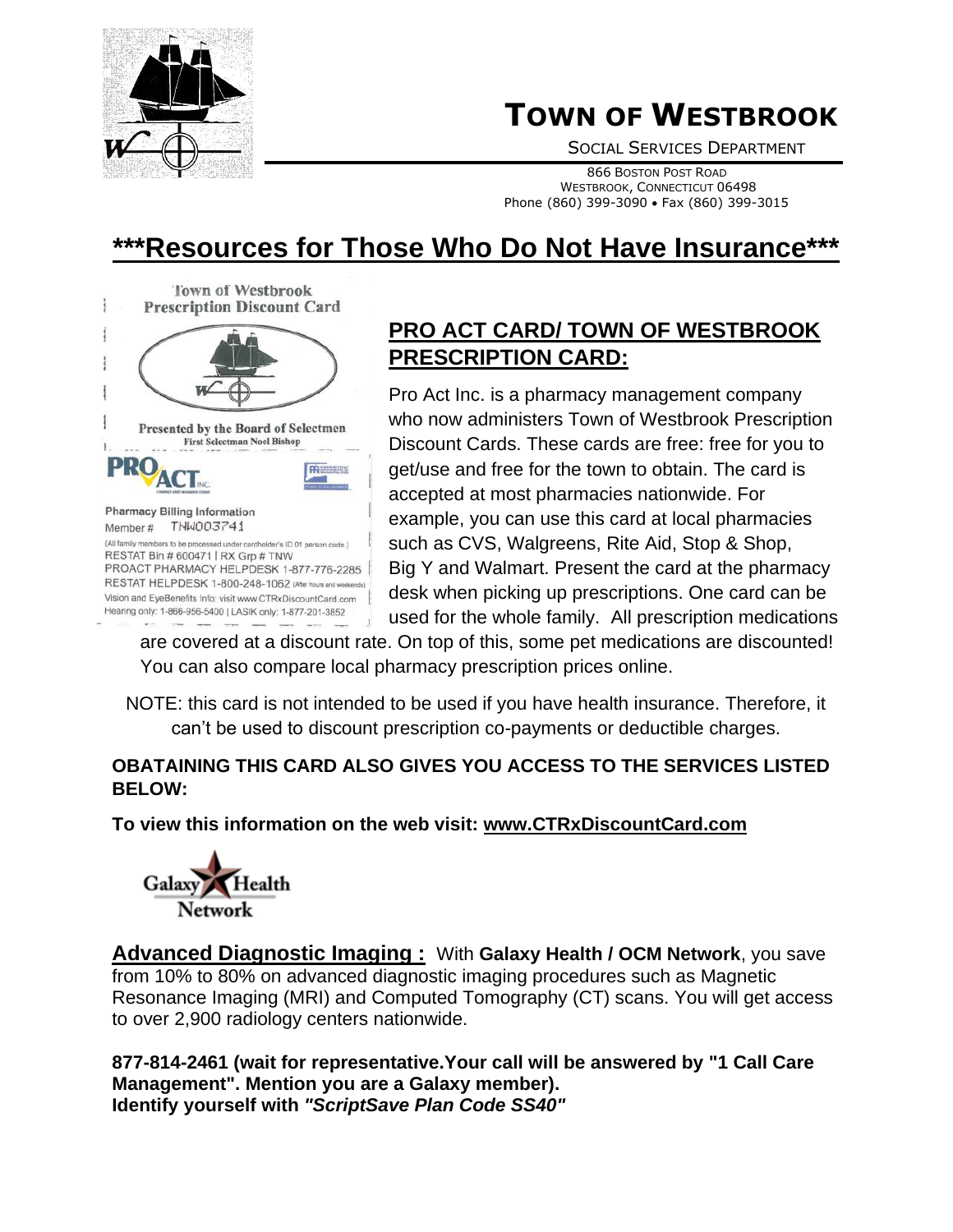

**Gym Membership:** Through GlobalFit, enjoy 5-20% savings at thousands of gyms including traditional health clubs, medical fitness facilities, yoga, Pilates, boxing, rowing, CrossFit, and other specialty studios.**800-294-1500** Reference **"BestRxSavingsPlus"**  when you call. To locate a participating gym visit **[www.globalfit.com/fitwss](http://www.globalfit.com/fitwss)** and enter your zip code under "find a gym" then hit enter. To join a gym, you will need to register with GlobalFit



**Hearing:** Save with Beltone. Receive a free hearing test and 15% savings on hearing aids at participating hearing providers. Visit **[www.Beltone.com](http://www.beltone.com/)** to find a participating provider. Type in your information under "Find a North America Location." **Beltone plan code 50340**



**Hearing:** With Epic Hearing, you save from 30% to 60% on brand-name hearing aid products starting as low as \$495. Enjoy network access to over 5,000 providers nationwide. Call **866-956-5400** and an Epic representative will assist you with product information, registration, and location information. Identify yourself with *"ScriptSave Plan Code SS80"*



**Lab Testing:** Receive a 10% discount on all lab tests and lab panels

**[Ultawellness.com](http://ultawellness.com/)** offers access to over a thousand clinical lab tests and health panels to help you understand and monitor your health and wellbeing. It's simple to use: just order your lab tests online; visit one of the 2,500 CLIA Certified laboratories; view your test results online. It's confidential and no prescription is needed. When ordering your lab test and placing it in your cart, use Promotion Code SS30 to receive your discount. **800-714-0424 [www.Ultawellness.com](http://www.ultawellness.com/) Use Promo Code SS3**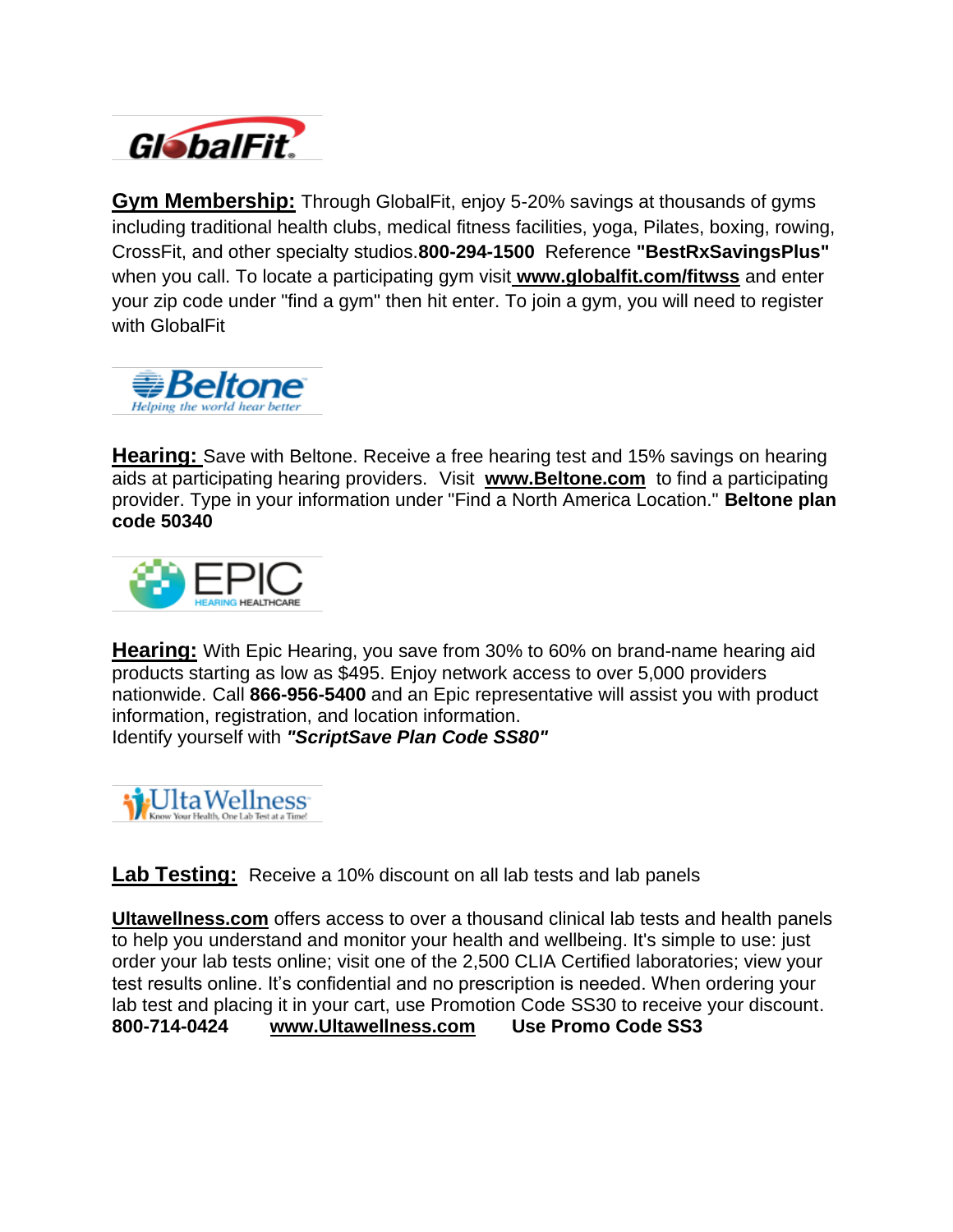

## **Vision and LASIK**

**VISION:** With **EyeBenefits**, you **get from 5% to 50%** off usual charges for contact lens and eyeglass examinations and materials. Choose from over 12,000 independent, regional and national locations. For product information visit **[www.EyeBenefits.com](http://www.eyebenefits.com/)** and click on *Your Vision Savings* to view a listing of discounts. To locate participating providers, click on **"Optical Locations".** Identify yourself with *"ScriptSave Plan Code SS20"* to your selected provider.**CONTACT LENSES:** EyeBenefits has partnered with 1800AnyLens to provide EyeBenefits members significant savings on contact lenses and other optical products.

#### **Online orders only (Listed below)**

#### **[www.EyeBenefitsContacts.com](http://www.eyebenefitscontacts.com/)**

**Use Promo Code EYE20**

**LASIK:** Save from 40% to 50% on the national average cost of LASIK procedures with QualSight. This national network of refractive surgeons consists of board-certified ophthalmologists at over 850 locations nationwide. 888-733-6694 **OR [www.EyeBenefits.com](http://www.eyebenefits.com/)**, click on **"LASIK"**. Identify yourself with *"ScriptSave Plan Code SS60"* to your selected provider.

## **Another Type of Prescription Card:**

\_\_\_\_\_\_\_\_\_\_\_\_\_\_\_\_\_\_\_\_\_\_\_\_\_\_\_\_\_\_\_\_\_\_\_\_\_\_\_\_\_\_\_\_\_\_\_\_\_\_\_\_\_\_\_\_\_\_\_\_\_\_\_\_\_\_\_

**Familywize Discount Pharmacy Card:** FamilyWize pharmacy savings cards are provided free of charge to people with no or limited prescription drug coverage. There is no cost to you or your family for this discount card and there are no enrollment or eligibility requirements. Take your prescription card to participating pharmacies for discounts on all FDA approved medicines.

You Can Receive Your Card in Several Ways:

- Download the FamilyWize smart phone app, print a card online or have one sent directly to your home at the FamilyWize website**: <https://familywize.org/free-prescription-discount-card>**
- Text to get a Drug Card by texting the word "Family" to 700700. An electronic free prescription card will be sent to your phone to show your pharmacist.